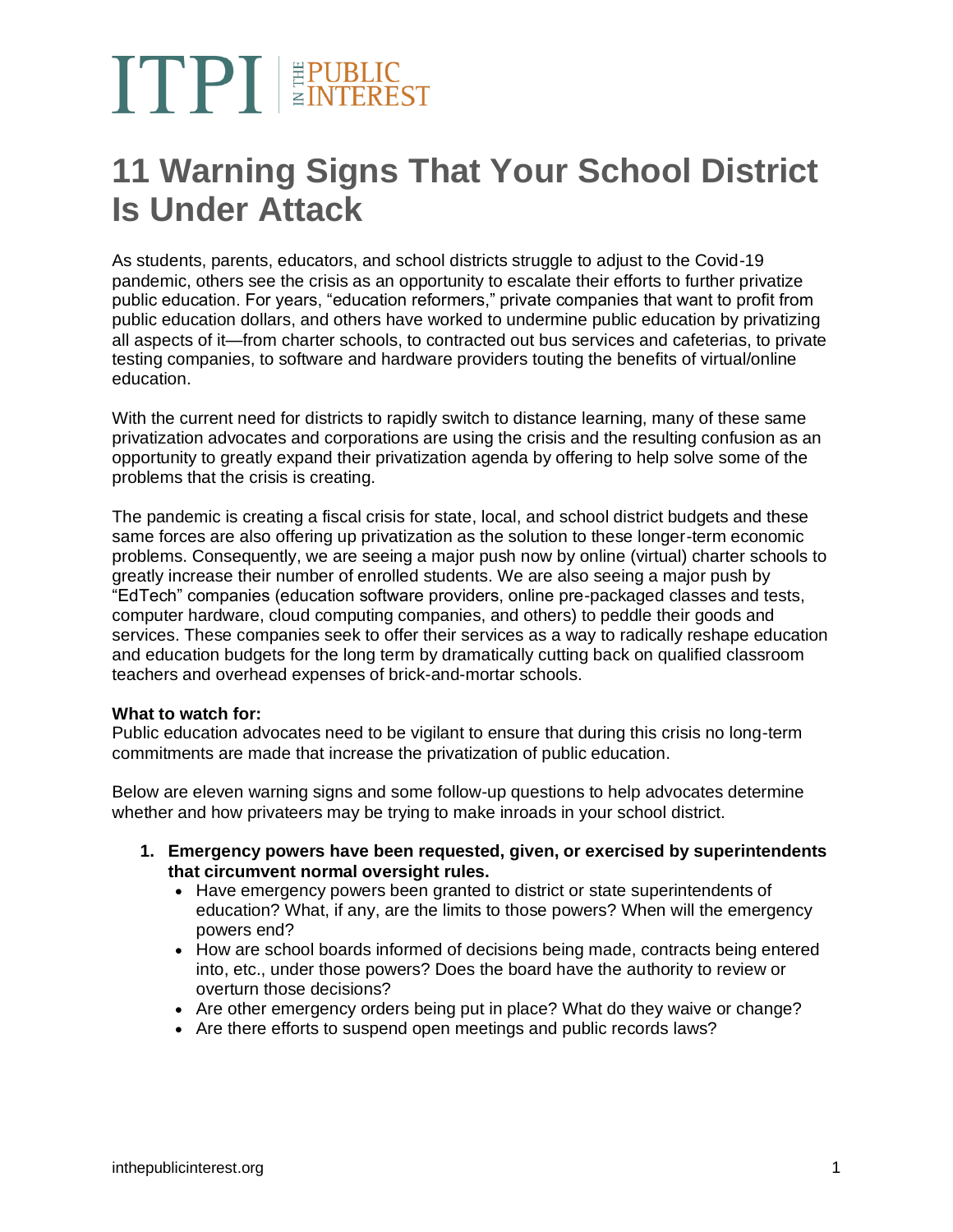#### **2. Procurement rules and processes are being suspended, overruled, or ignored.**

- In response to the crisis, has your district, locality, or state suspended normal procurement rules?
- Are procurements being made outside the normal process?
- Are there guarantees ensuring that the district isn't entering into long-term contracts?
- What, if any, transparency is there in the procurement and contracting process?
- Who is responsible for the contracting process and what monitoring and oversight is there?
- **3. Virtual/online charter companies are expanding their outreach and recruitment of students.**
	- Have online charters increased their advertising and recruitment activity in your area?
- **4. Charter schools and their advocates are pushing to change or ignore authorization and oversight rules.**
	- Are charter schools attempting to change or relax authorization, oversight, and renewal guidelines?
	- Are charter schools requesting or being granted increased funding or extensions on funding or renewal periods?
	- Are existing charter schools seeking to expand enrollment caps?
	- Are districts providing additional services or technology to charter schools?
	- Are there efforts to suspend or disregard open meetings and public records laws for charter schools?
	- Are there efforts to create long-term distance learning contracts with charters?
	- Who is monitoring charter schools for compliance with all legal requirements? Are all the services being delivered?
	- Are charter schools ignoring requests for information?

#### **5. Existing charter schools and new charter schools are pushing for immediate charter expansion.**

- Are charter school chains or management organizations seeking expansive contracts to provide larger scale education services or replace schools struggling before the crisis?
- Are charter schools advocating for new or additional facilities, or changes in rules regarding facilities?
- Are homeschool charters aggressively marketing payments to families to be used to pay for educational and enrichment programs or services?
- **6. Education technology companies (hardware and software companies, online testing and lesson planning companies, etc.) are aggressively soliciting the district offering immediate solutions.**
	- Are education technology companies approaching the district to provide services during the crisis? Which companies? What services? Will those services be needed after the crisis has passed?
	- Are companies that already have contracts with the district being allowed to expand those contracts?
	- Are companies offering free introductory contracts that are tied to long term obligations?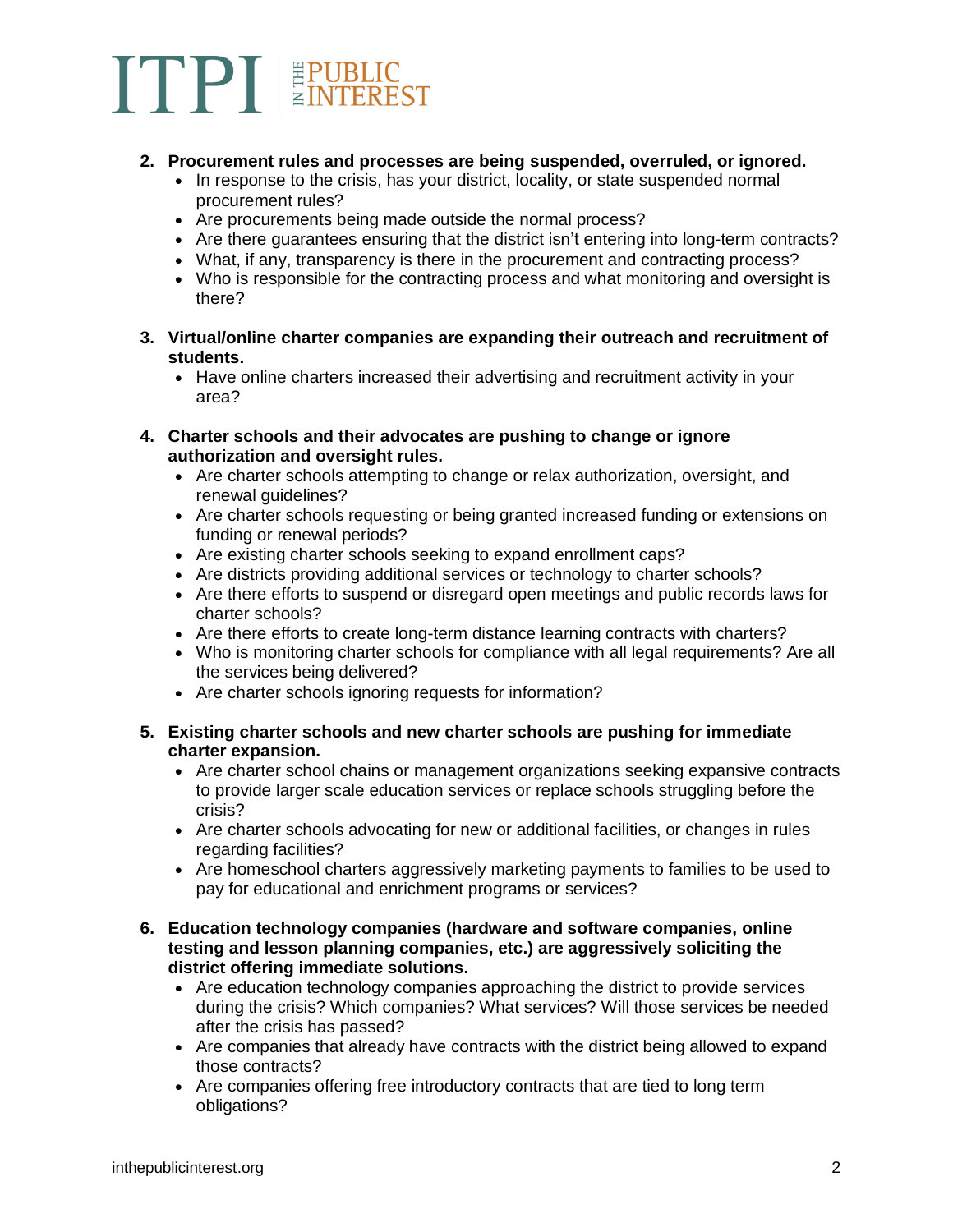- Are educational technology companies offering free hardware that requires the district to purchase or lease software or other services?
- All students do not have equal access to the Internet. What—if anything—is being done to ensure equal access?
- Who evaluates education technology software for cost and effectiveness? Are new contracts for education technology being executed? What are the durations and terms, and who is providing oversight?
- Is there a protocol for ensuring that student and educator data is secure? What is the policy for responding in the event of a data breach?

#### **7. Equity and access laws and requirements are being ignored.**

- Are contracted companies impacting districts' ability to comply with IDEA?
- Do contracts meet the needs of all district students, especially English Learners and Students with Disabilities, foster children, and homeless students?
- Do contracts meet the needs of non-English speaking families?
- Must charter school enrollment, including cyberschools, reflect the demographics of the district(s) in which they are located?
- Is a fiscal impact analysis required prior to the authorization or expansion of any charter school to determine whether the proposed school or expansion would negatively impact other schools in the attendance zone?

#### **8. Student and educator privacy rights are being ignored or overlooked.**

- Are there robust controls for student privacy, and are parents being informed of their students' rights to privacy? (See [NEPC's list](https://nepc.colorado.edu/publication/newsletter-covid-privacy-040920?fbclid=IwAR0jzbwavQRT-9IojRw9WM1QU_FHNvTJjkiQQ3xJkn-FBSpLbnF8u1KK_gU) of questions on data privacy.)
- Are students and families advised of the possible risks associated with accepting optional services offered by education technology companies?
- Do all contracts with private companies have strong, enforceable guarantees protecting the privacy rights of students, parents, and educators?

#### **9. In districts with collective bargaining agreements, contracts are being suspended, ignored, or unilaterally amended.**

- In response to the crisis, has your district or state suspended, ignored, or amended union contracts for public sector workers?
- If so, under what authority? What are the terms of the suspension What are the terms of the suspension (duration and extent)?

#### **10. Online credit recovery programs are being offered as immediate solutions.**

- Are districts contracting with online charters to provide summer school or credit recovery programs? Who is vetting these programs for privacy, effectiveness, past track records, and cost?
- Is your district considering contracting all adult education programs to charter schools?
- Are charters schools trying to convince districts to expand and contract out their entire credit recovery program?
- **11. District educators are doing creative and effective work that should be lifted up and shared.**
	- What innovative schools and programs are being offered by your state, district, public school in your district?